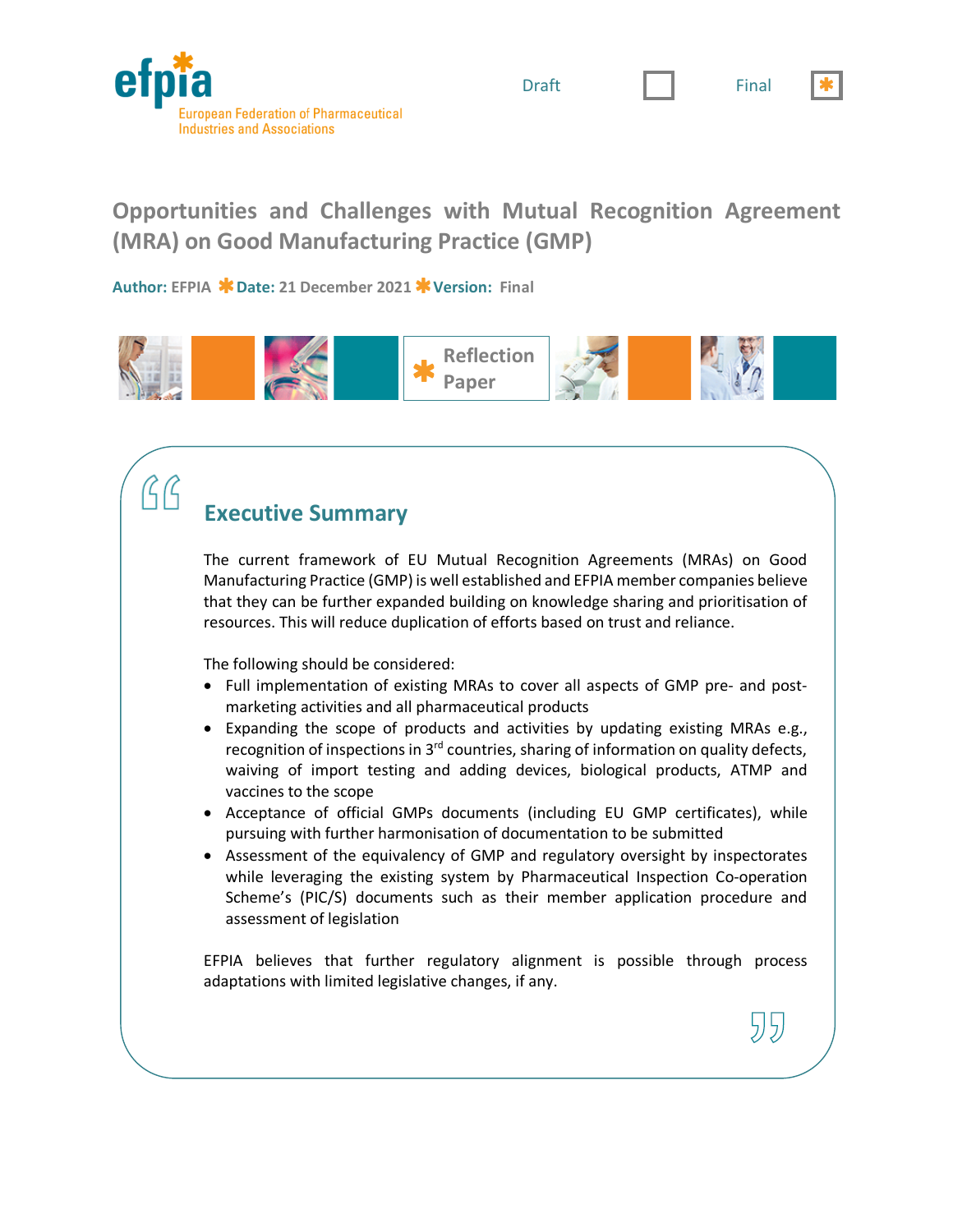## **1. Introduction**

Mutual Recognition Agreements (MRAs) are trade agreements that aim to facilitate market access as part of the Health Care System. They encourage greater international harmonisation of compliance standards while protecting patient safety. The European Union (EU) has signed MRAs with third-country authorities concerning the conformity assessment of regulated products (EMA). Such agreements contain a sectoral annex on the mutual recognition of Good Manufacturing Practice (GMP) inspections and batch certification of human and veterinary medicines as well as vaccines, as applicable; each agreement may have a different scope in terms of products and/or activities covered.

Fully operational MRAs allow EU authorities and their counterparts to:

- Rely on each other's GMP inspection system
- Share information on inspections and quality defects
- Waive batch testing of products on import into their territories, if applicable

These agreements benefit regulatory authorities by reducing duplication of inspections on each other's territory and across the globe. They also allow for greater focus on sites that could have a higher risk and broaden the inspection coverage of the global supply chain. They further enhance the management of resources by manufacturers with reduced inspections taking place at a same facility and through waiving the re-testing of products upon importation. In doing so, MRAs facilitate trade in pharmaceuticals thus enhancing the supply and access of medicines to patients.

#### **2. Managing existing MRAs**

Currently MRAs are in place between the European Union and seven third-country authorities as well as among other recognized bodies e.g., The Association of Southeast Asian Nations, (ASEAN). The current MRAs vary in scope of products and activities covered to reflect markets specifics and legal frameworks. Nevertheless, opportunities are still being observed and EFPIA proposes to further optimize existing MRAs by:

- 1. Implementing all the provisions to cover pre- and post-marketing activities, and all pharmaceutical products, including vaccines
- 2. Recognizing the decision on inspection outcomes
- 3. Recognizing inspections of manufacturing sites in  $3<sup>rd</sup>$  countries by MRA partners
- 4. Waiving of import testing of batches from 3<sup>rd</sup> country manufacturing sites that have been inspected by MRA partners

#### **3. Alternatives to MRAs**

Although MRAs are preferable, unilateral acceptance to allow faster access of medicines to patients in a specific country can be an option when medicines are traded from the other country/region. In that case, the receiving country can unilaterally define acceptance in the respective guidance/legislation. Examples include Columbia, Singapore, Switzerland and United Kingdom when manufacturing and/or releasing sites



EFPIA Brussels Office Leopold Plaza Building \* Rue du Trône 108 B-1050 Brussels \* Belgium Tel:  $+32(0)26262555*$ www.efpia.eu **\*** info@efpia.eu